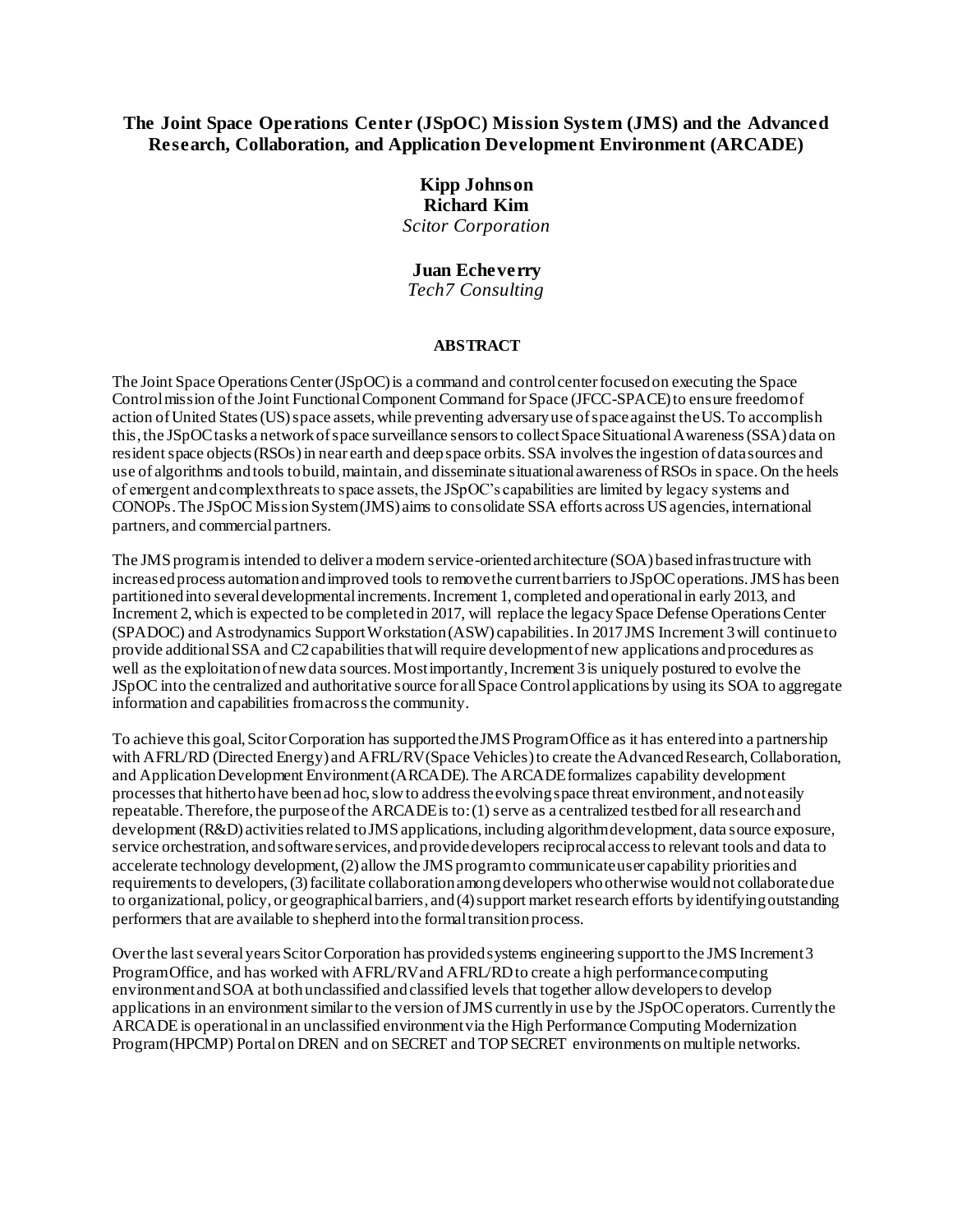This presentation will cover the following topics: (1) Scitor's role in shaping the ARCADE into its current form, (2) ARCADE's value proposition for potential technology developers, and (3) ARCADE's value proposition for the Government.

## **1. KEY ELEMENTS OF THE ARCADE**

Scitor Corporation has supported the JMS Program Office as it has entered into a partnership with AFRL/RD (Directed Energy) and AFRL/RV (Space Vehicles) to create the Advanced Research, Collaboration, and Application Development Environment (ARCADE). The ARCADE formalizes capability development processes that hitherto have been ad hoc, slow to address the evolving space threat environment, and not easily repeatable. Therefore, the purpose of the ARCADE is to: (1) serve as a centralized testbed for all research and development (R&D) activities related to JMS applications, including algorithm development, data source exposure, service orchestration, and software services, and provide developers reciprocal access to relevant tools and data to accelerate technology development, (2) allow the JMS program to communicate user capability priorities and requirements to developers, (3) facilitate collaboration among developers who otherwise would not collaborate due to organizational, policy, or geographical barriers, and (4) support market research efforts by identifying outstanding performers that are available to shepherd into the formal transition process. Previous AMOS Conference papers have done an excellent job summarizing the salient features of the ARCADE. Reference [1] and [2] provide the following synopsis:

**Overview:** AFRL and the JMS program are partnering to develop the ARCADE. The end state of this environment will give various user groups (e.g., software developers, SSA experimenters, and JSpOC users) the documentation, building block JMS services, modeling and simulation tools, relevant test scenarios, data sources, JMS user requirements/priorities, SOA integration tools required to support JMS development, and establish a structured Governance Process. The environment will also provide these user groups with a framework that enables and encourages multi-organizational collaboration. This environment is envisioned as a means for the JMS program to become a more agile acquisition system that accelerates the delivery of prototypes into Service Packs (SPs).

Although this environment is not a so-called cloud computing paradigm it is being implemented in a manner that shares characteristics of well-known computing clouds, such as Amazon's Elastic Compute Cloud or Google's Compute Engine. These characteristics include:

- *Infrastructure as a Service:* JMS ARCADE will provide computational storage and networking resources available on demand
- *Platform as a Service:* JMS ARCADE will provide the JMS SOA and SDK; AFRL will investigate methods to optimally integrate SOA technologies with Cloud technology
- *Software as a Service:* JMS ARCADE will provide all the development tools needed to build a JMScompatible service as well as modeling and simulation tools for SSA experiments
- *Data as a Service:* JMS ARCADE will provide both simulated and real data sources to application developers and SSA experimenters formatted according to data standards as defined by the JMS common data model

The JMS development environment will provide some or all of these services as applicable to each type of user. User profiles will catalog each user attribute according to the type of service required.

**MHPCC Portal-based Application Development Environment Foundation:** AFRL is making upgrades and expansions to existing network environments as the foundation of the JMS application development environment. For the unclassified environment, which is critical to the application developer user segment, JMS will leverage the existing DOD High Performance Computing Modernization Program (HPCMP) Portal capability developed at the Maui High Performance Computing Center (MHPCC) and JMS technologies developed within the AFRL/RV Battlespace Evaluation and Assessment SSA Testbed (BEAST). The HPC portal capability is easily accessible through the Internet, leverages existing hardware, account management, and user support services. It currently uses PKI-CAC and Yubikey authentication, which allows DOD and DOD contractors to access HPCMP systems via the Internet and modern web browser with no additional user-side software requirements.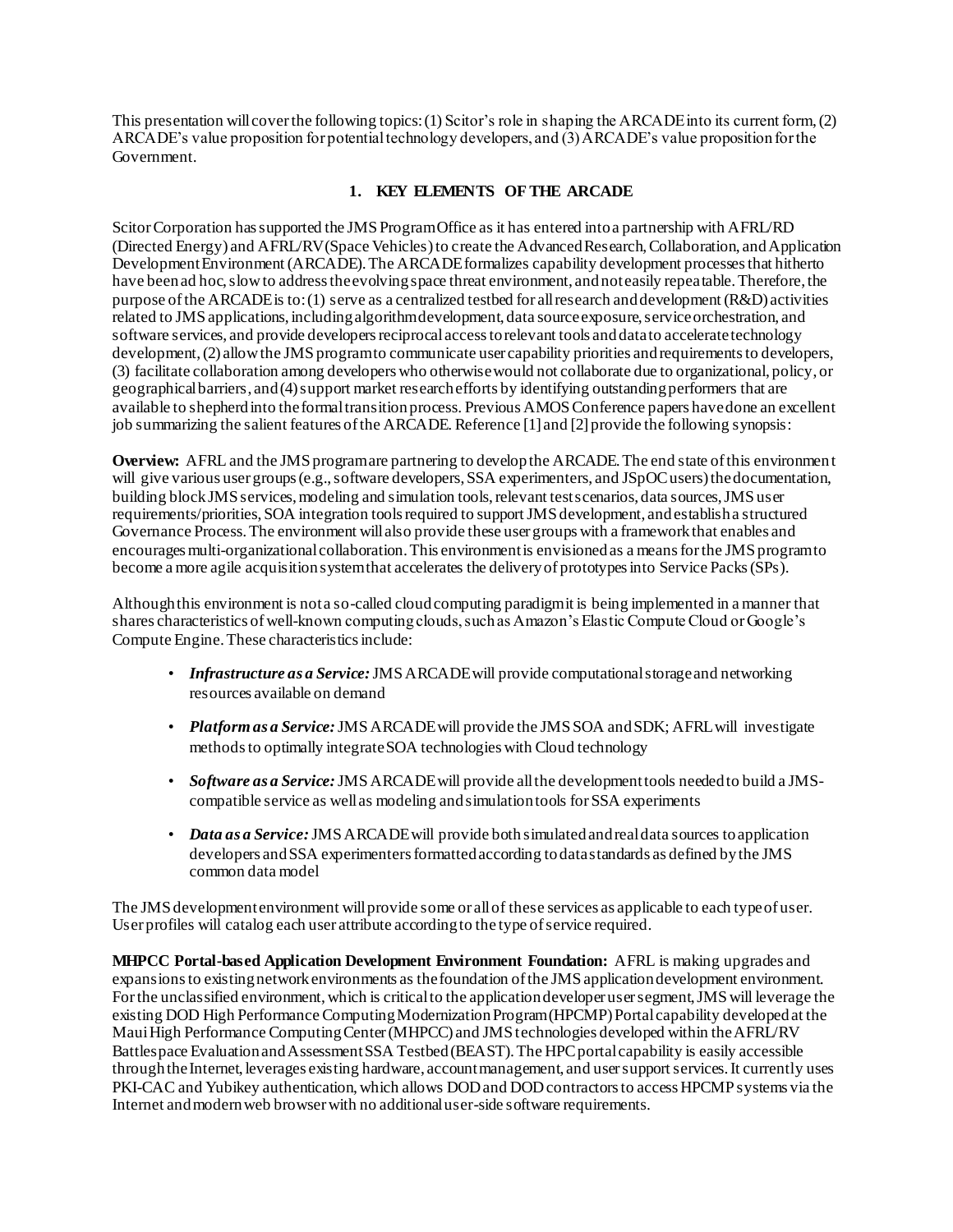The ARCADE Portal was designed to provide the ability for users to develop, integrate, and evaluate services prior to SOA integration. As shown in Fig. 2, the ARCADE Portal chiefly provides:

- JMS software development kits and resources
- A suite of software development tools including terminal, integrated development environments, editors, compilers, debuggers, and configuration management applications
- File transfer capabilities
- A Workflow tool for service generation and testing of services



Fig. 1: The ARCADE Portal Home Page

The Workflow tool one ofthe most important aspects of the ARCADE Portal. It enables two capabilities:1) generation of service wrappers, and 2) testing of services in system-of-systems scenarios. One of the challenges for scientist and engineers when working with JMS is lack of SOA knowledge. Almost all technology developers can provide stand-alone applications that take input as command line arguments or from files and provide output to files or standard out. The ARCADE Portal Workflow tool provides a basic mechanism for developers to create JMScompatible service wrappers around applications like these, provided the applications use standard data inputs and outputs. This is expected to be a significant enabler for scientists and engineers to create JMS SOA-ready services without having to understand SOA technology or Java programming.

Once a service is generated, it can be tested in a closed-loop scenario with other data processing components to gauge how well the new service impacts the overall system. The current workflow tool is limited to the cataloging process, as shown in Fig. 2, with components for:

- Input- generates the "truth" data for simulations
- Scheduler-tells the sensors when and where to look for simulations
- Observation Generator-this generates sensor observations
- Correlator-this compares the sensor observations against the known catalog
- UCT Resolution- associates uncorrelated tracks (UCTs) and build new catalog entries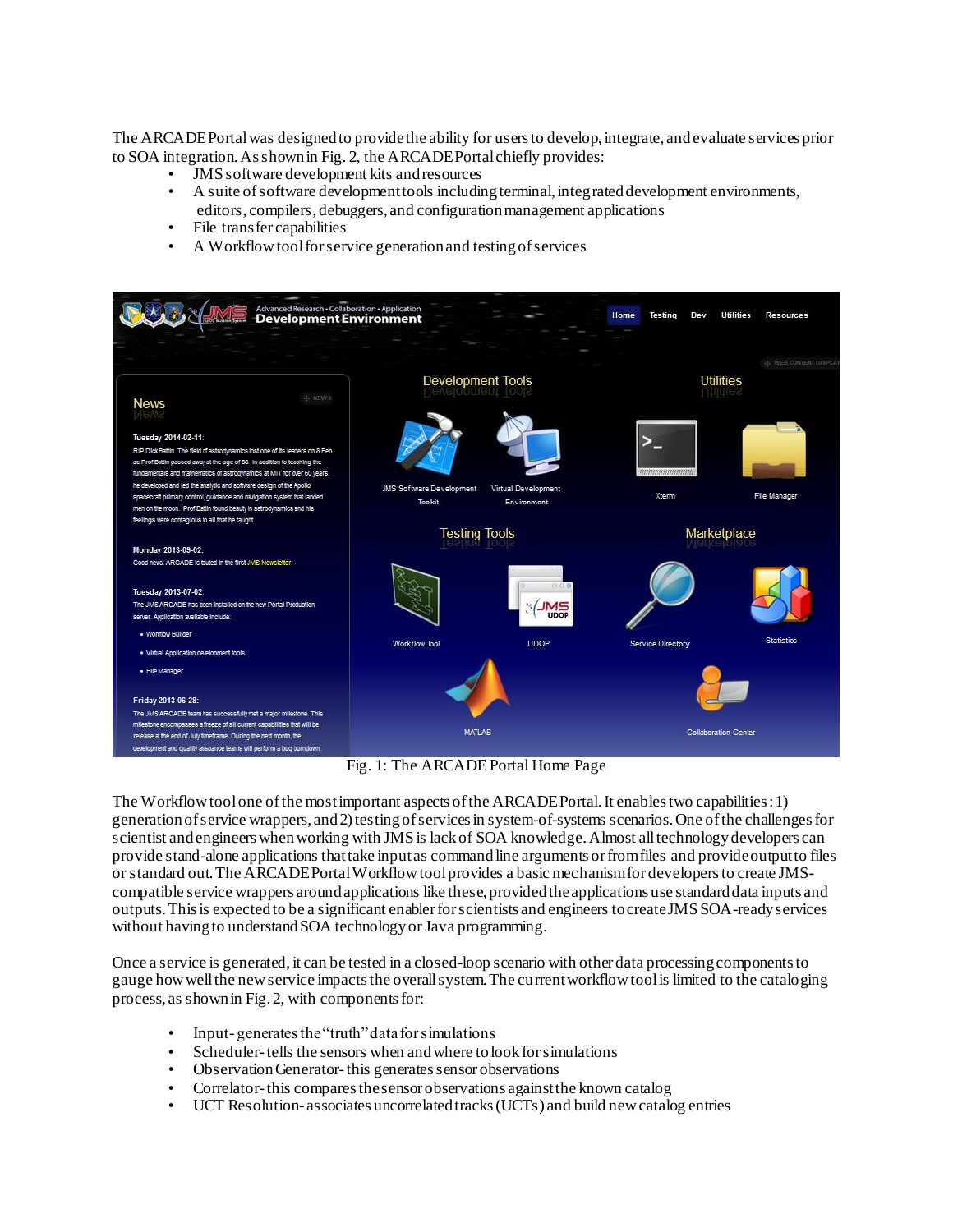• Catalog Update- updates the catalog given correlated observations

Efforts are underway to add Indications and Warnings and Command and Control components to the workflow. The user can assign a given service to each of these components. The services can be hosted within the ARCADE Portal computing environment or externally hosted. Once execution begins, the services are called in sequence at defined time steps until the scenario time is completed. Intermediate and output files are available for on-line viewing or for download. Efforts are underway to provide pre-configured scenarios in which a developer can test their services and compare results against performance benchmarks. The JMS program can then use these performance benchmarks when deciding whether to acquire a given service.

With benchmarking in mind, the Workflow tool was designed to work primarily with simulations; however, real data observation generation services have been demonstrated. The dynamic nature of the scenarios becomes moot with real data since the system cannot direct future data collection based upon present processing. For simulation scenarios, care has been taken to implement truth generation with six degree of freedom special perturbations trajectory modeling, relevant satellite material models, and state of the art sensor simulation (currently limited to optical sensors).



Fig. 2: The ARCADE Portal Workflow Tool Scenario Set-Up

To recap the role of the ARCADE Portal, consider a person who has an idea on how to improve SSA, whether it is building a new sensor or a smarter method to manage data collection or data exploitation, the ARCADE Portal provides the software development tools for that person to develop an application from that idea. The Workflow tool then allows the person to wrap that application as a JMS-compatible service. Then the impact that service has on relevant scenarios can be quantified using the Workflow tool as well. The person only needs a web-browser and the intellectual ability to build their application.

Additional information on the Portal ARCADE can be found at (https://www.mhpcc.hpc.mil/portal/arcade/). Efforts are currently underway to host the ARCADE Portal at classified levels as well.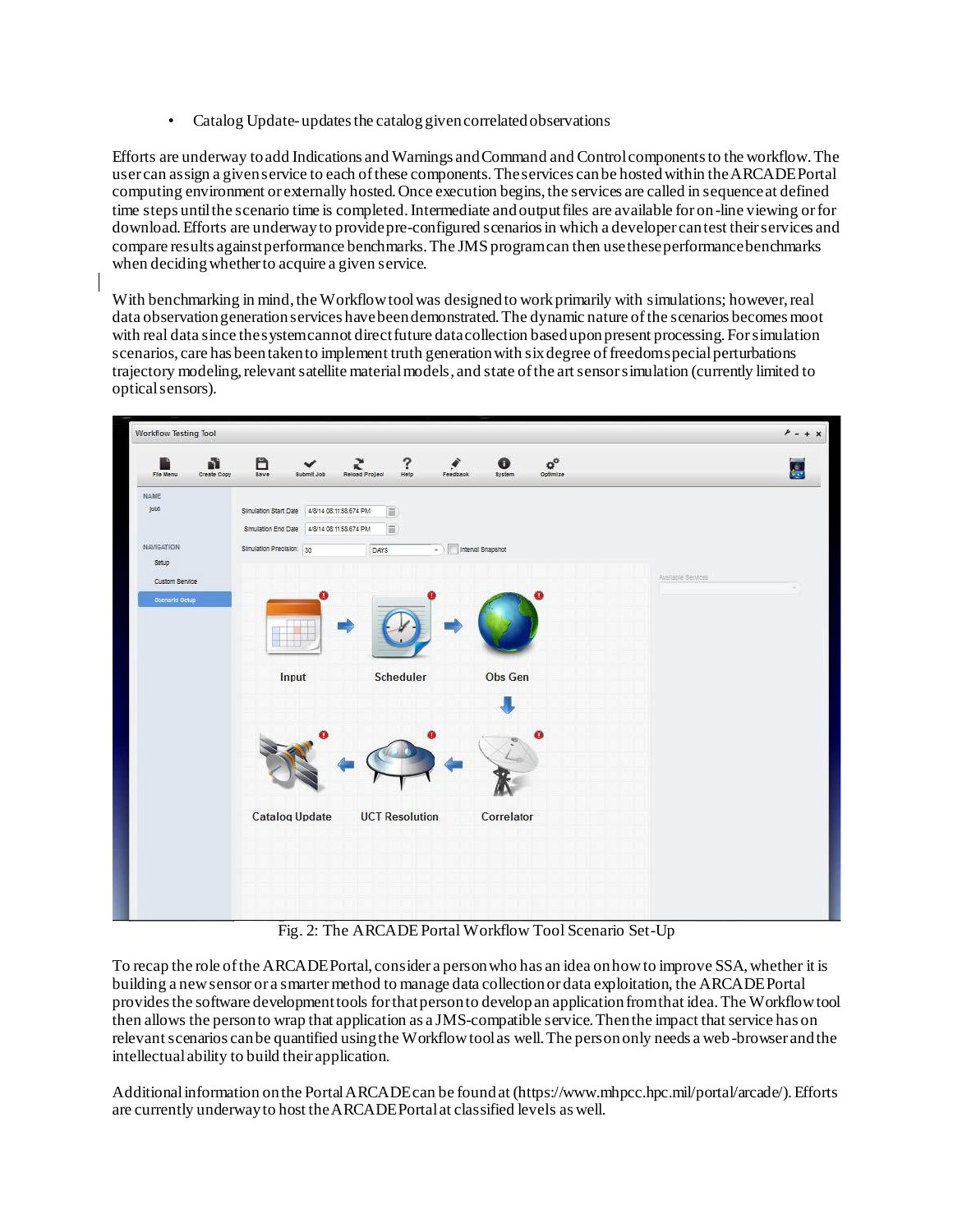**JMS SOA BASED DEVELOPMENT ENVIRONMENT:** Due to the restricted nature of JMS datasources, the services of which are an integral part of the JMS infrastructure, only on restricted enclaves of ARCADE will host the JMS SOA for software application developers to interact with. The decision to only host the JMS SOA in a restricted computing environment may be reversed in the future, but there are policy issues that must be sorted through prior to release of the JMS SOA at an open level. Although access to the computing networks severely limits the communities who may access the restricted portions of ARCADE, still there is a broad community of government, industry, and academia who can access these restricted ARCADE enclaves, and participate in software development, collaboration, and research, with the JMS SOA. To be specific, the JMS SOA supplied on the ARCADE is a near-copy of the JMS SOA that is currently operational. The JMS SOA available through the ARCADE provides access to user groups that range from large industry to rapid prototyping shops in academia, government, and small business (as shown in Fig. 3) and will protect the intellectual property rights of these users through roles defined within the SOA's underlying security system. The controls will also give JMS personnel the accesses necessary to review prototypes while in the development and integration phases. This review may support JMS market research efforts and allows the JSpOC operators to get early exposure to development applications as well as give government experts the opportunity to provide feedback to the developer on usability, the viability of the processing algorithms, scalability to relevant or operationally-sized data feeds, and more.



Fig. 3: Features of the JMS ARCADE on a Network

**Transition to Operations:** The mission application path to transition will incorporate a phased progression from development to operations. Though the ARCADE emphasis is placed on maturation of applications to TRL 6 (see Fig. 7). Technical Readiness Levels 6-9 are all defined relative to an operational environment, in this case the currently operational version of JMS. After maturation in ARCADE if an application is deemed a viable candidate for JMS inclusion and after appropriate security checks and contracting requirements are completed the candidate application will be transitioned to the JMS Enterprise Development and Integration (JEDI) environment, which is the official integration environment hosted by SPAWAR. Capability integration occurs in accordance with a formalized gating process within the JEDI, after which, if the candidate application graduates, and the application progresses to the Mission Integration Enclave (MIE). The MIE is a testing environment, co-located with the JSpOC, where the 46th Test Squadron performs official Development Testing and Operational Testing. Once the candidate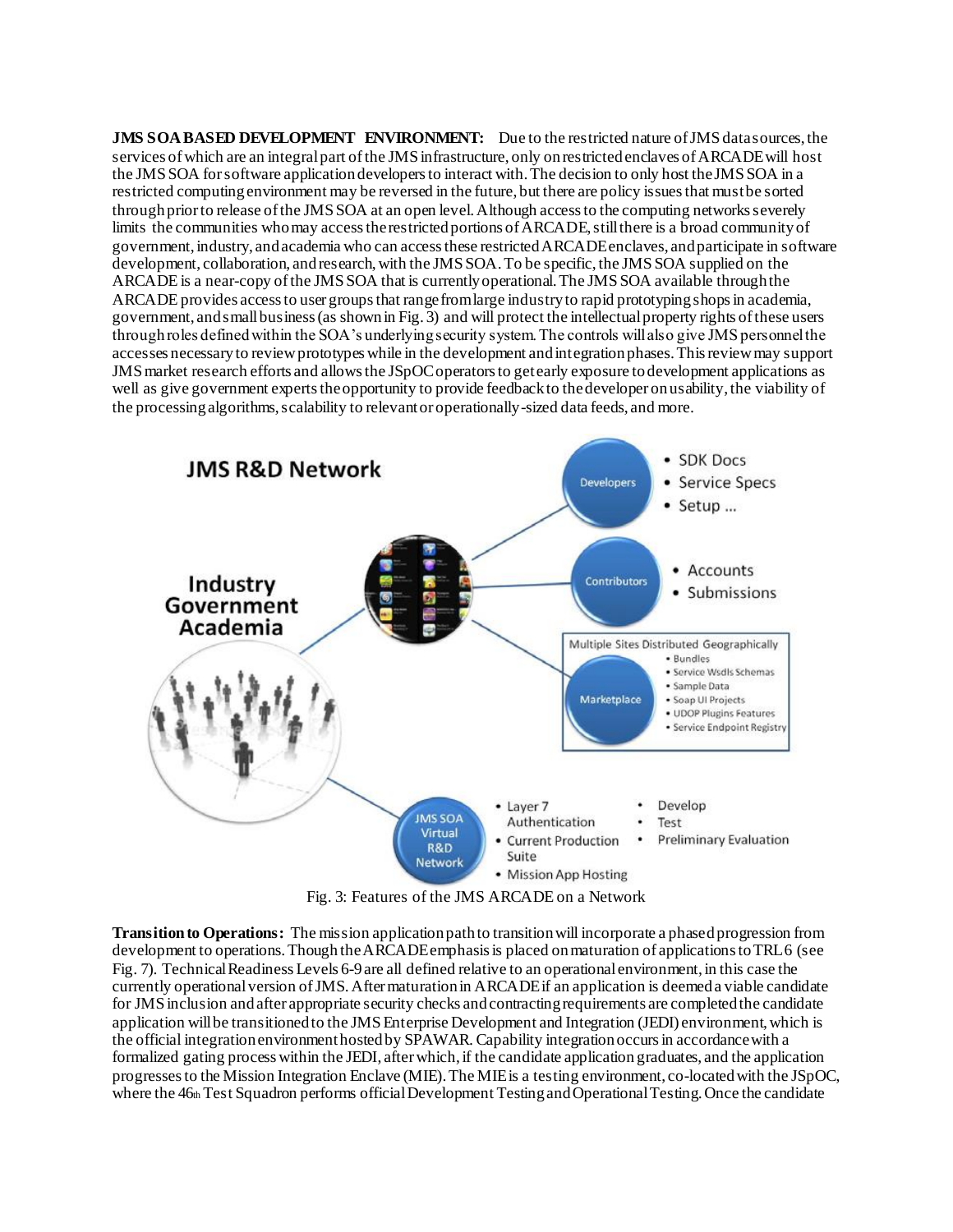application goes through the MIE it is assessed at TRL 8. An assessment of TRL 9 is only possible if an application is employed in operations, JSpOC operations.

The aforementioned process of transition is complex, which is a motivator for the creation of the ARCADE test-bed, in order to supply developers with the necessary knowledge, software development kits, exposure to test data sources, and environment such that candidate applications are at a sufficient level of technical maturity to facilitate transition through the subsequent steps, JEDI and MIE integration and testing. Whereas the barrier to entry for the JEDI and MIE are quite high, the barriers to entry into ARCADE are very low. ARCADE accounts, at the appropriate classification level are currently being approved for any US Government, US Government Contractor, or DoD CRADA members who apply. ARCADE or ARCADE-like services may be extended in the future to foreign partners and academia. Software development kits, test-data, and a copy of the JMS environment are all included with ARCADE accounts at the appropriate classification levels. More about the ARCADE governance process is described in the next sub-Section. A downside to this migration approach is that there are multiple development environments to develop, deploy, and maintain. However, the transition is believed to be the most agile means to acquire and deploy mission applications as well as the best strategy to mobilize the broadest possible community of developers and experimenters. Accessibility is a fundamental strength of this approach.



Fig. 4: ARCADE-JMS Tech Maturation Process

**ARCADE Governance Process:** Governance refers to the mechanism, processes, roles and responsibilities by which the ARCADE Program and Key Stakeholders maintain control over the process of software application maturation. The Governance of ARCADE is still in a draft format, planned to be completed by Fall 2015. The ARCADE Governance Process is currently directed by the ARCADE Governance Board, chaired by the senior-level officials from key Government stakeholders: AFRLand SMC/SY. The senior-level ARCADE Governance Board meets biannually; assumes responsible for the overall Governance process; assesses the ARCADE Program's value, plans, and goals; and assists with Application transition by formulating recommendations to the JMS Requirements and Planning Council.

In addition to directing the ARCADE Governance process at the Board level, the key Government stakeholders— AFRL, SMC/SY, and JSpOC—perform work at the execution level. As ARCADE host, AFRL supplies assistance and may, upon request, furnish evaluations of Application development in four main areas: Information Assurance, System Engineering, Military Utility, and Information Veracity. The JMS Program Office (SMC/SY) is the transition agent and additionally performs independent evaluation on the subjects of Information Assurance, System Engineering, Military Utility, and Information Veracity. It is planned that in FY 2016 the overall Governance and evaluation portion of ARCADE will transition to SMC/SY. It is planned that evaluations will be tiered. For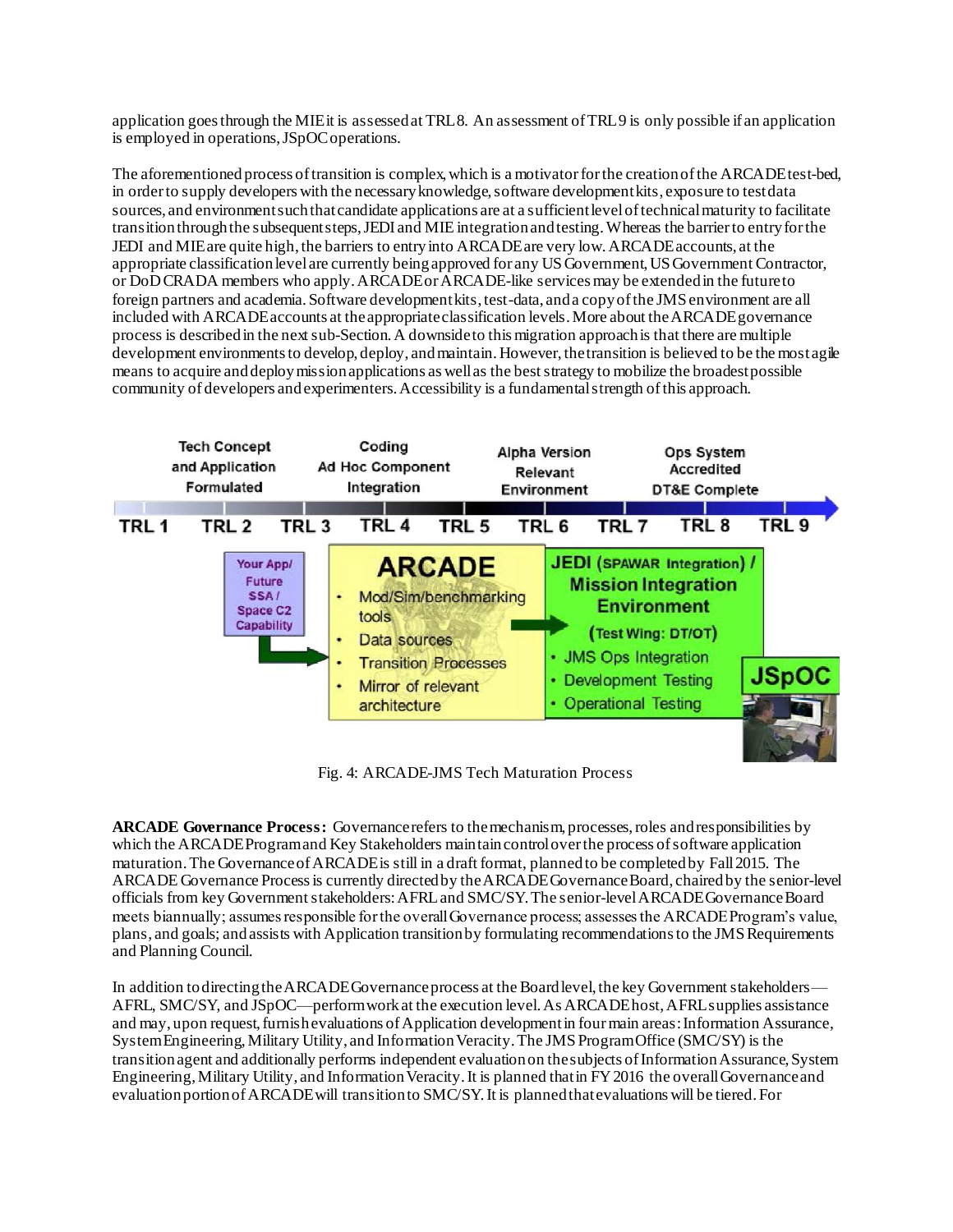example, a System Engineering assessment will be Tiered with the lowest Tier being unassessed and the highest being fully compatible, proven by test running on live test-data feeds with the JMS SOA and if applicable JMS UDOP. Military Assessment will be handled with a similar Tiered grading scheme, with highest weight placed on the JSpOC's evaluation of a technology; the JSpOC, the operational stakeholder is uniquely qualified to assess Military Utility of a technology. Thus far the most challenging assessment to define and staff is the need for Info Veracity. The proposed Tiered approach is that the highest-Tier assessment will be documented by successful comparison of an application results with benchmarks accepted by a Community of Interest. For orbit determination algorithms there are benchmarking tools, with varied levels of acceptance in the Astrodynamics Community of Interest, and importantly the MHPC Portal ARCADE currently hosts some and has capability to host more simulation tools for these benchmarking purposes. Unfortunately similar benchmarks are not available for all algorithm technologies. For example, the Community of Interest for Space Environmental Effects does not currently possess such benchmarks. Proposed middle-Tier Information Veracity assessment is evaluation with quantifiable measures by an independent evaluator and proposed lower-Tier assessment is qualitative evaluation by an independent evaluator. Both of these assessments are essentially peer-review processes with varying degrees of rigor. Although the ARCADE Program recognizes the need to assess the truthfulness of information offered to JSpOC operators, the ARCADE Program does not currently have the resources nor expertise to perform peer-review for all conceivable algorithm technologies. It is important to note that Information Veracity is for ARCADE purposes only, and the language Information Veracity assessment is used purposefully instead of Verification because official Validation and Verification is performed by the Test Authority, the 46th Test Squadron. In all evaluations the base-level assessment will be reserved for unassessed technologies.

AFRL as the ARCADE Host, the JMS Program Office in its cardinal role as transition agent, and the JSpOC as recipients of ARCADE-matured software applications represent three primary Government stakeholders for ARCADE. The fourth, last but *not* least important role in the ARCADE paradigm is that of Application Developer. Application developers may be from Small Business, Industry, Government Labs to include Federally Funded Research and Development Centers, and Academia. The ARCADE Governance Process describes the roles of Application Developers in ARCADE for the purposes of defining what support an Application Developer may expect and a model for how application installation, maturation, and transition may proceed.

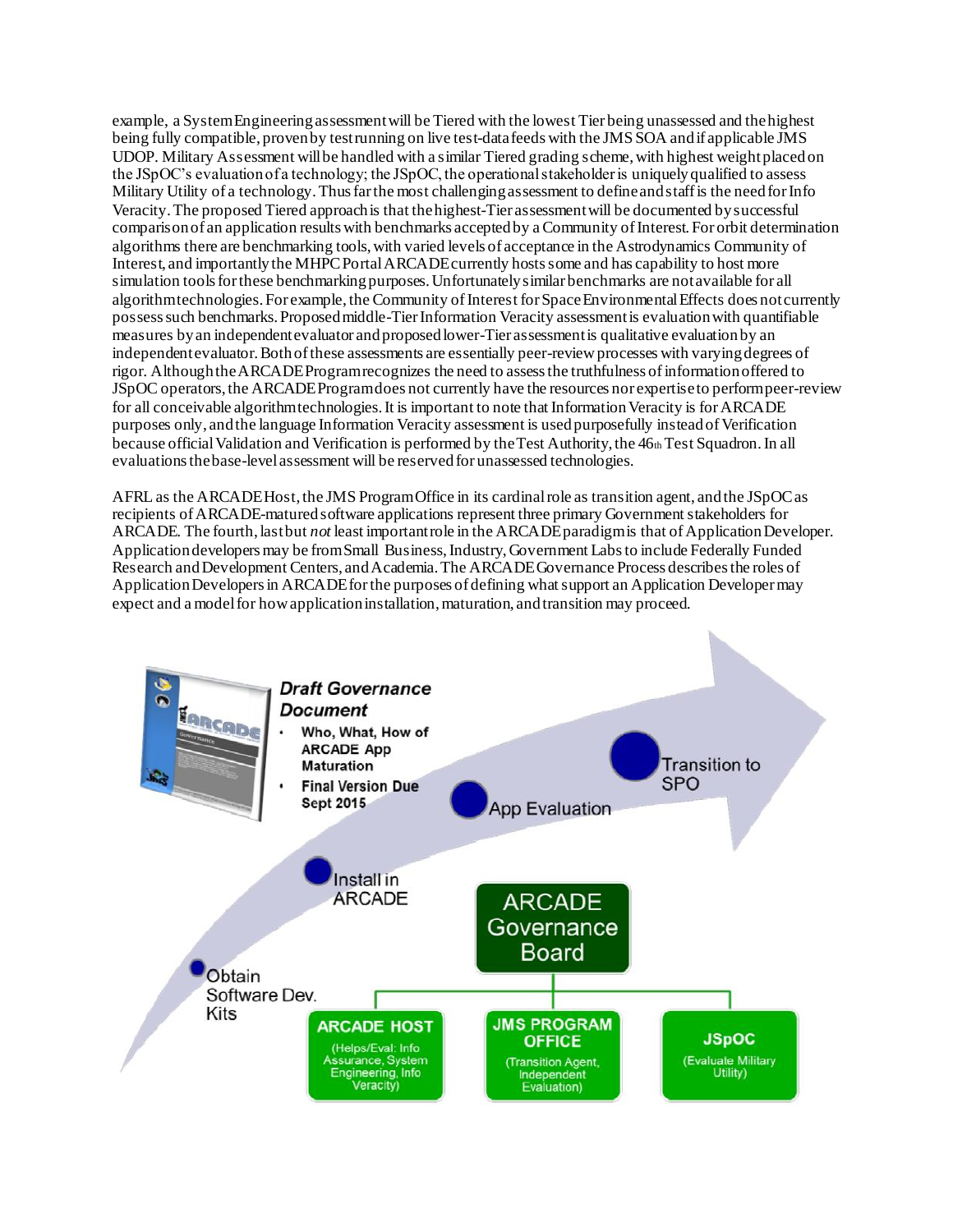#### Fig. 5: High-level Diagram of ARCADE Governance

Figure 5 shows the high-level steps: Obtain Software Development Kits, Install in ARCADE, Application Evaluation, and Transition to the Program Office (SPO). Details of the high-level steps toward transition are still being finalized. The details will likely be captured in an ARCADE User's Manual, consistent with the high-level descriptions included as part of the Governance Process. The ARCADE User's Manual is also in draft format currently. Some of the steps are already well fleshed out, for example the Software Development Kits and Installation Processes, both of which are relatively straightforward to define, have been defined as a series of steps with defined expected outcomes. Other parts of the Governance Process, App Evaluation and Transition to SPO, are currently inadequately defined but will be fleshed-out completely by Fall2015.

### **2. SCITOR CORPORATION OVERVIEW**

**Our History:** Scitor was founded in 1979 with a simple philosophy: enable employees to fully dedicate themselves to delivering excellence by creating a special environment that empowers individuals and to keep obstacles out of their way. Empowered individuals are inspired and motivated to constantly surpass expectations. That is what has always defined best value for our customers. It is the standard we have exceeded for more than 30 years.

The name "Scitor" is pronounced <si'tôr>. It is derived from the Latin word which means "to seek to know." We call ourselves "Scitorians." Our name signifies our commitment to continuously strive for knowledge in a rapidly changing world. The logo, a long "I", stands for the emphasis on providing meaningful and actionable information to satisfy customer needs.

Today, Scitor is headquartered in Reston, Virginia. We locate our operating facilities throughout the United States so we can be as close as possible to the customers that we support.



Fig. 5: Scitor Locations

We proudly serve outstanding customers in the Intelligence Community, Department of Defense and other federal, state and local agencies. Scitor is recognized as a trusted advisor by our customers. That is because the focus of our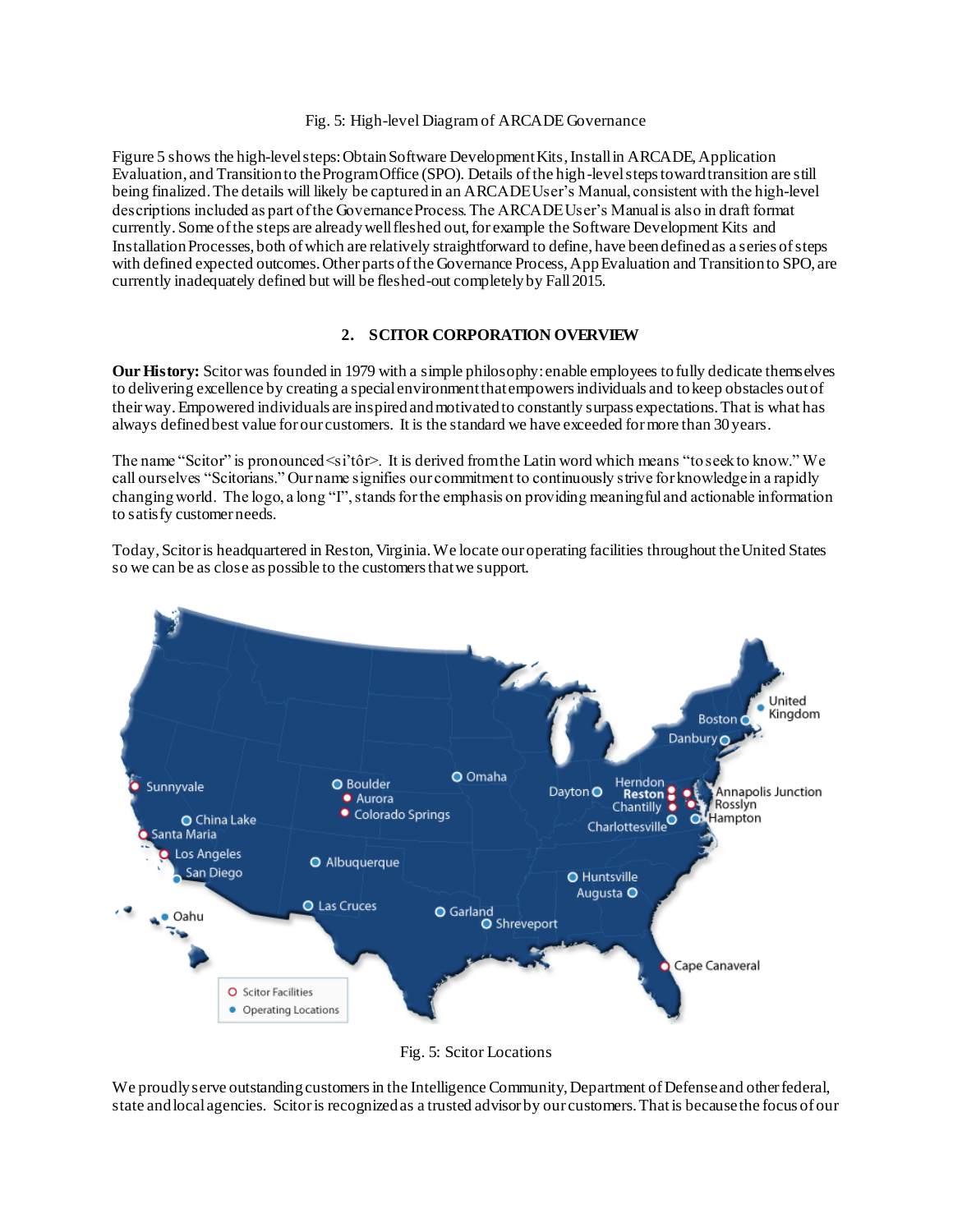relationships is on total collaboration, confidence and trust. By consistently exceeding expectations and delivering innovative Total Solutions for our customers, they achieve mission success.

It is our customer-Scitor partnership that enables our success. We work hand in hand with our customers, as part of their team. We believe that our employees, who are in constant contact with our customers and totally committed to their missions, understand how to best meet and exceed their expectations.

Our reputation has received notice beyond our founding customer boundaries, enabling us to extend and expand our customer horizons. We believe our Total Solutions™approach and the skills our world-class workforce provide to our current customers directly apply to other arenas. As we delve into these new areas, we are excited to continue to deliver mission success to all current customers.

We do not allow our expansion desires to get in the way of continuing to deliver on our mission success promises to current customers. This same expertise and knowledge will be delivered by Scitor's diverse group of forward thinking leaders. For all industries, we can demonstrate how our experience developing seamlessly integrated tools, products, processes for large, complex systems will achieve success for any customer mission. We are proud of our reputation for integrity, innovation and excellence, along with the results of Scitor's Total Solutions™methodology.

Scitor's world-class workforce is comprised of professionals from broadly diversified backgrounds such as former military, government and intelligence officers, business leaders from wide-ranging industries, multi-disciplinary scientists, mathematicians, information and financial analysts, and all disciplines of engineers. We collaborate with customers and across our business areas to support all phases of complex systems and programs —from initial concept and requirements definition, to acquisition, development and deployment, to operations and maintenance.

**Scitor Focus:**The pinnacle of Scitor's business success is total customer focus. We deliver Total Solutions™, by developing tools, products and processes seamlessly integrated to guarantee mission success. We are renowned for providing solutions before our customers even know there is a problem. By constantly surpassing expectations and acting decisively, we gain the confidence and earn the trust of our customers.

Each individual of our world-class work force, in lockstep with their customer, understands the best way to satisfy current needs and anticipate future needs. Customers and their operating environments are all unique. We build enduring partnerships focused on mission success by working hard, and doing whatever it takes, demonstrating best value with innovative, yet practical Total Solutions.

Mission success drives our business decisions. We actively structure everything we do to make it easy to do business with Scitor. Our flat organizational structure empowers the decision process by placing the customer at the closest point of a decision authority —the employee. Our business processes and policies are well defined, easy to understand and simple to follow. Each employee, supported and valued by Scitor, brings superior skills, meaningful information and contagious enthusiasm to work every day.

#### **Addressing Customer Needs:**

End to End Mission Focus: Our customers demand a Total Solutions approach that addresses a myriad of needs. We understand the full mission context across all aspects of the Intelligence cycle from tasking, processing, exploitation and dissemination. This ensures support to the full spectrum of warfighters.

The Full Lifecycle: Our customers require a comprehensive, big picture understanding of their current and future environments. With our collaborative, forward-looking perspective, Scitor is uniquely capable of considering all phases of the lifecycle from research, acquisition, development, operations and maintenance.

Increasing Interdependence of Systems: Today's systems are more connected than ever before. Whether those systems are weapons and sensors to prosecute hard targets or critical infrastructure components of the electrical grid, Scitor's Total Solutions™approach delivers value across entire integrated networks. We design solutions to address challenges spanning missions, systems and organizations.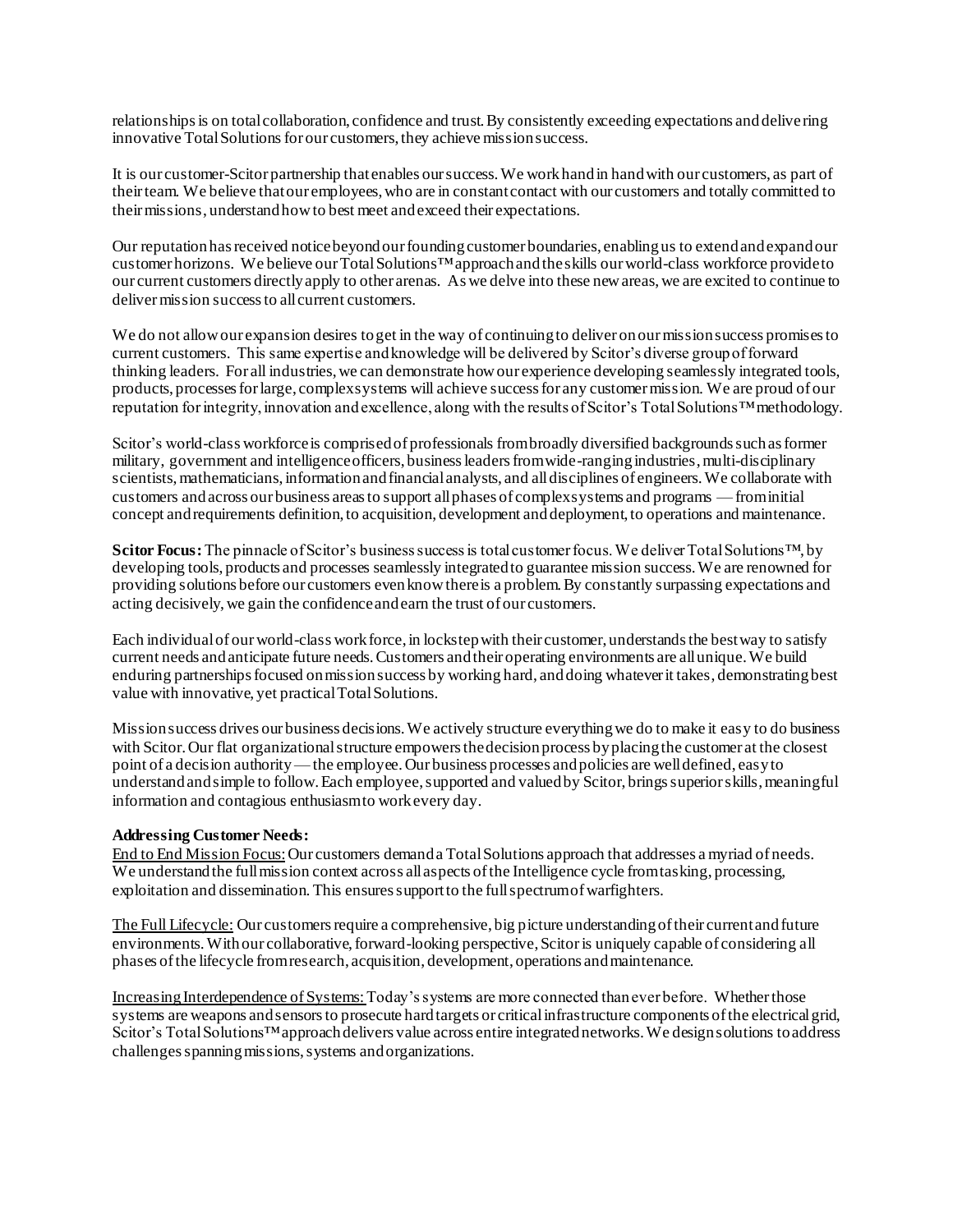Joint Warfare and Intelligence Agency Integration:Collaboration is more critical than ever before for Scitor's federal customers. We develop solutions to address programmatic, budgetary and organizational aspects of multiservice, multi-agency and joint programs.

The Rapid Pace of Technology:Our customers' systems are increasingly complex and the pace of change is unprecedented. Scitor fully exploits technology advances with disciplined and agile approach.

**Total Solutions**™**:**Scitor Corporation is the forward-thinking provider of a pioneering service concept called Total Solutions™. We are proud of our reputation for integrity, innovation and excellence. And we are proud of the results our Total Solutions methodology produces for our customers. Scitor provides Total Solutions engineering, management consulting and information services.



Fig. 6: Scitor Total Solutions™

We integrate technical, programmatic and acquisitions disciplines to build fully defined and executable solutions. The Scitor Total Solutions™difference begins with our world-class workforce. Our project teams blend government, industry and academic experience to create extraordinary Total Solutions. The Scitor Way delivers continuity, even as our customers transition to new roles throughout their careers. We retain our people well beyond the industry average. Our world-class workforce delivers the thought leadership our customers expect when they think of Scitor. We understand lifecycle costs and interdependencies of even the most complex solutions. The Scitor Way enables us to see into the future to recommend and deploy solutions for our customers before problems are fully manifested.

Core to our Total Solutions™approach is disciplined agility. Scitor employs smaller, more capable, tailored teams to exceed mission needs by working smarter, integrating more, collaborating better, and delivering unprecedented innovation. With disciplined agility, Scitor brings our customers greater efficiency and effectiveness, even in the face of growing threats. We bring total collaboration to each customer's mission and work hand in hand as part of their team. Many times, multiple Scitor teams touch programs from requirements to launch. We actively look for ways to apply this experience and innovation, and lessons learned, for the benefit of all of our customers. This approach is not easy. It takes time and discipline, especially when faced with deadlines and focused on execution.

# **3. SCITOR'S ROLE IN SHAPING ARCADE**

Scitor has been an integral part of the development of the ARCADE since the very beginning. Since the JMS program moved to LA AFB for execution under SMCin May of 2011, Scitor has had personal working in all phases of development and delivery of the JMS programIncrements and Service Pack deliveries. At one point Scitor personnel made up the entire Increment 3 program office as the precursor to what ARCADE would become. This team relentlessly traveled garnering support and finding collaboration to create the vision that would later become ARCADE in its current form. As the program office filled out with military and government civilian leadership Scitor continued to provide continuity and strong leadership in the development of requirements and building solid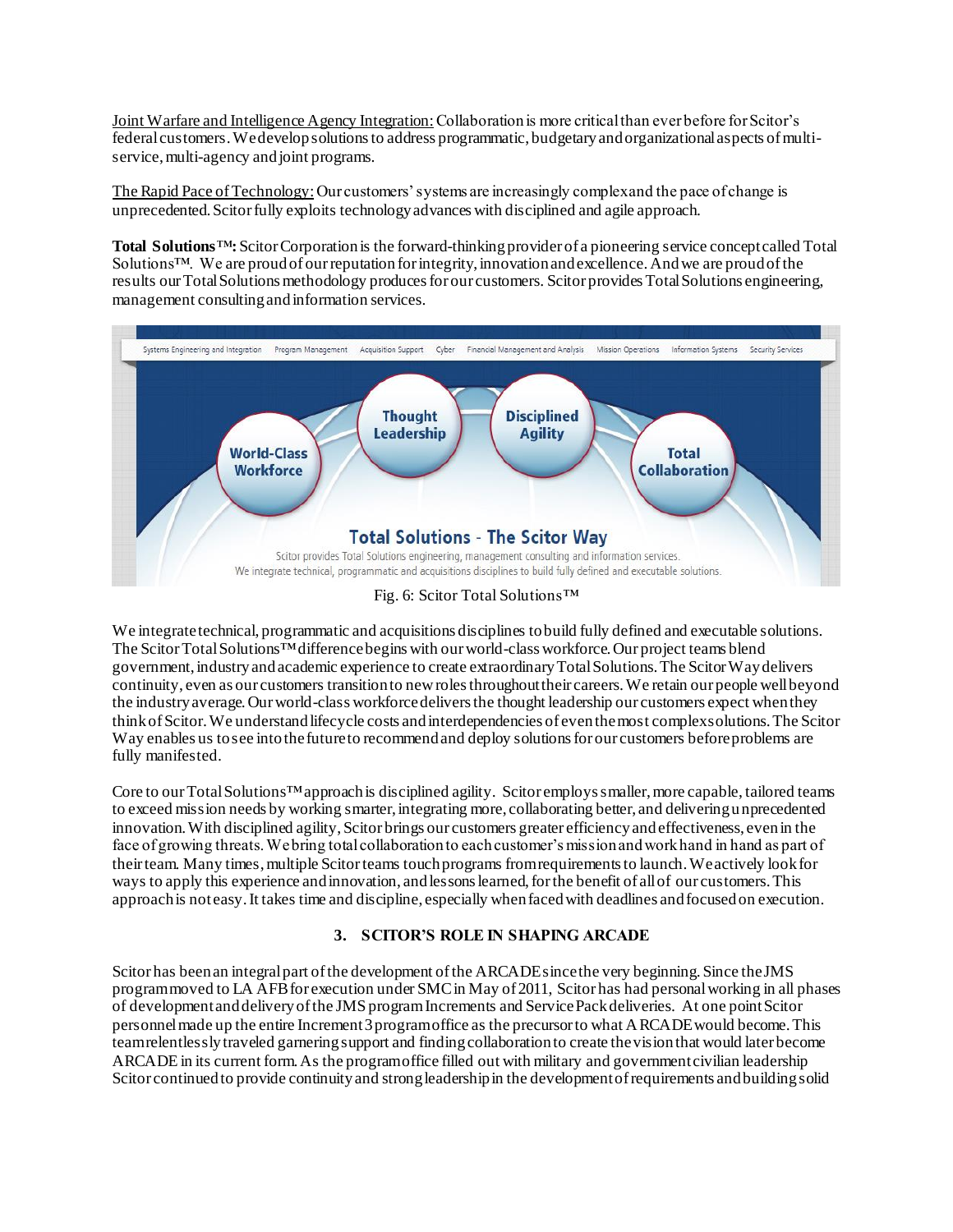foundational relationships to ensure ARCADE is an effective and efficient program. Scitor continues to be an integral and influential aspect of the JMS program execution.

### **4. ARCADE'S VALUE PROPOSITION FOR TECHNOLOGY DEVELOPERS**

Colonel Mike Wasson, former Chief, Combat Operations Division, 614th Air and Space Operations Center, stated [4]:

*"The JSpOC requires highly responsive SSA capabilities thatrapidly detect, track, and characterize objects in space. As such, new developments in SSA tools and capability to assess and respond to events in space are imperatives for the future."*

The ARCADE framework provides the perfect methodology to enable the development of and efficient deployment of these new and critical SSA capabilities/tools that Col Wasson refers to as imperatives for the future. ARCADE accomplishes this by being readily accessible to developers of all sizes through account creation and obtaining the "kit". This "kit" consists of the UDOP Development Kit (UDK), the Software Developers Tool Kit (SDK), and the WISDLs and Schemas used in JMS. These developer enablers allow any new developer access to the fundamental critical interfaces and guidelines upon which to build and test new functionality and rapidly move it through to higher Technical Readiness levels (TRL).

ARCADE has two aspects a developer can interact with in starting the development and maturation process. These are the Maui High Power Computing (HPC) side and the SOA managed at Kirtland AFB. The ARCADE on the HPC side enables basic research at entry level coding and first principles testing. The HPC allows non-optimized code to be run in orderto test theory and application before code refinements are made. This process allows the developer to work through the potentially relevant applications to JMS without significant overhead investments in code refinements. Conversely developers wishing to enter at the TRL 2-4 level can start on the SOA side of ARCADE. Those with more optimized code who do not need to rely on the power of the HPC for efficient code execution can focus more on application running with necessary interfaces and relevant environments. Applications at this stage have more refined understanding of direct relevance to SSA functions and their role in space control. These developers will gain experience interacting with the larger system and can achieve TRL 6 with all the features provided by ARCADE.

An additional benefit to the developer in ARCADE is the rapid communication of Government priorities via the Requirements and Priorities Council (R&PC) as illustrated in the center of Fig 7. This body meets at least twice a year and decides the core direction JMS should follow based on current development progress and current events. As a member of ARCADE a developer has access to the decisions made by the R&PC and can adjust their investment and development priorities accordingly.

A key milestone for developers maturing their new functionality is the climb up the TRL ladder. A major benefit of ARCADE is access to the "relevant environment" necessary to do testing to achieve the TRL6 benchmark. This testing and achievement well ahead of the integration accomplished in the JEDI and the MIE provides exposure and functional ringing-out of features of the new application. ARCADE provides exactly what the developer needs to accomplish.

### **5. ARCADE'S VALUE PROPOSITION FOR THE GOVERNMENT**

The former commander of Air Force Space Command, General William L. Shelton, stated [3]:

*"The JMS program will have a huge impact on just about everything we do in space. Acting as the hub, JMS will revolutionize Space Situational Awareness capabilities, taking inputs from a huge variety ofradar and optical, ground- and space-based, space weather, and many other types of sensors. JMS is a great example of how an industrial age acquisition system just isn't agile enough for an information age program. The system is too slow, too stodgy, and the requirements it places on program developers are too cumbersome. Streamlined acquisition requires everyone to streamline their expectations and process."*

ARCADE is an example of a modern technology enabler for the Government to achieve this needed infusion of new and relevant technologies outside the traditional Air Force acquisition process. Borrowing from concepts such as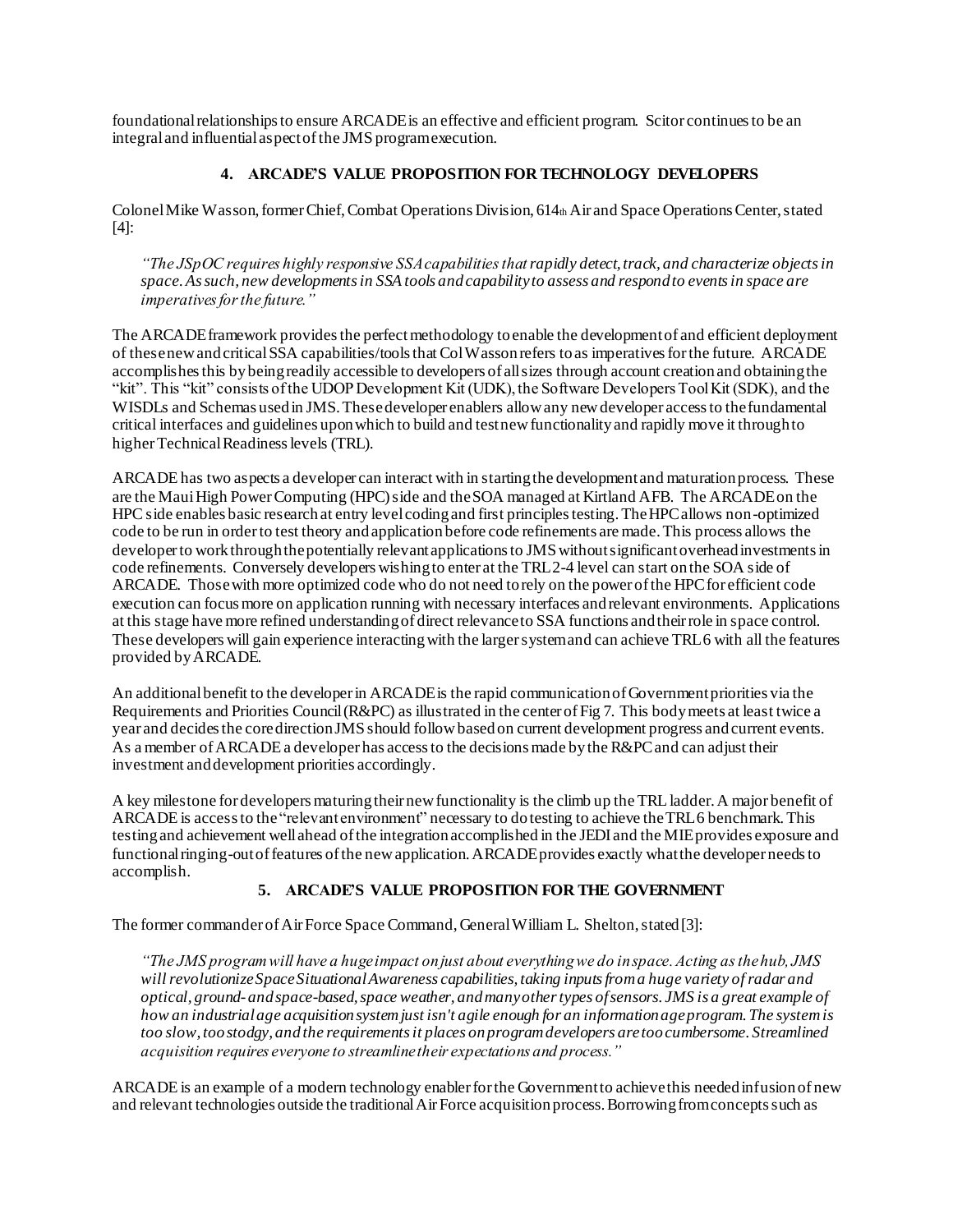crowd sourcing for solutions and application development for smart phones and tablets ARCADE provides the Government an exciting tool for attracting, vetting, and maturing critical functionality needed to manage the technology needs of JMS.



Fig 7. ARCADE in JMS

A significant feature of ARCADE which benefits the Government is the ability for ARCADE to act as a tool for market research. As the R&PC releases priorities to the community, all developers in the US are equally exposed to the statement of needs and properties and can choose to respond through development. As developers register and start interacting,ARCADE provides the logging of metrics of the number of responses and relative maturity level of entrants in direct response to the R&PC priorities. This feedback can be utilized to gauge industries ability in technological ability and/or in number of companies technologically adept in the particular needed function. No response, low response, or high responses all provide extremely useful information about the mindset of industry and where their capabilities are. The Government can then use this information to springboard other acquisition activities to take advantage of industries response.

A related function ARCADE provides to the Government is that of providing metrics which help determine interest and interaction amongst released priorities. When the R&PC releases multiple priorities the level of interest received in various areas of the ARCADE through developer interest provides an insightful picture to the Government on industries ability or interest as a reaction to released priorities. For example, the R&PC and/or Government at large may choose to use this feedback from industry to adjust technology priorities or to augment resources to develop a slow technology or create more competition or refine statements of need based on an overwhelming response.

The mostsignificant benefit the ARCADE provides the Government is that of risk management. Specifically ARCADE deflects integration risk away from the Government onto the developer in the process of maturing new technologies relevant to SSA and Space control. In a traditional acquisition process consisting of studies or technology demonstrations, these need to be funded to get a technology mature enough for a "normal" source selection to take place. In some circumstances sole source development can be an option, however in both cases the Government ends up with a contract and timeline in hopes of achieving a particular capability in a planned timeline. Contrast this with ARCADE development utilizing the ARCADE, where announced priorities find a balance with